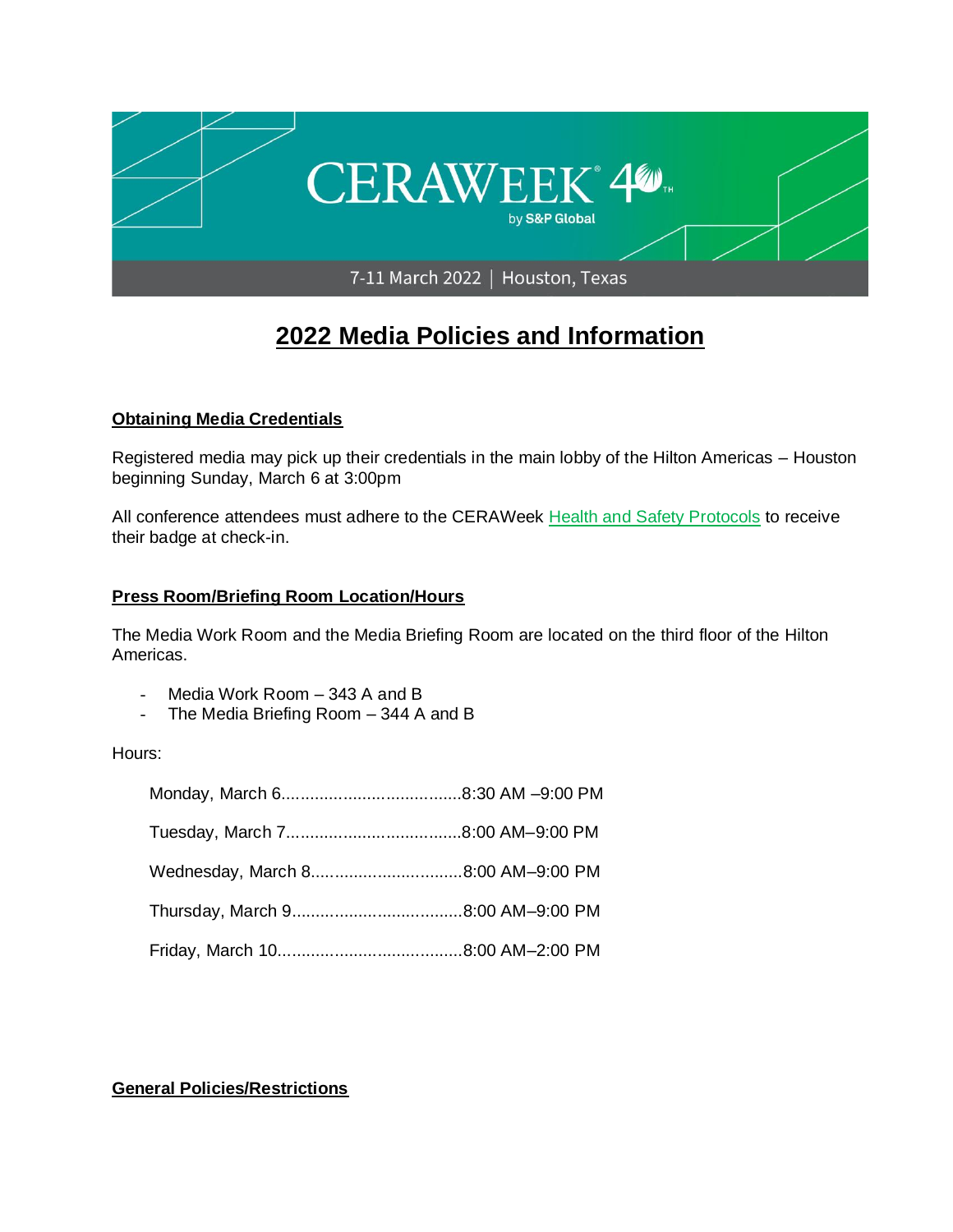# **The following CERAWeek sessions are CLOSED to press.**

- o Insight Dinners Monday, March 7, 7:30pm
- o All Lyceum Program Sessions
- All other CERAWeek sessions listed on the main conference program [\(https://ceraweek.com/agenda\)](https://ceraweek.com/agenda/) are open to journalists unless otherwise stated.
- Any sessions that are CLOSED to news media will also be listed in the CERAWeek Media Work Room

# **Audio Policies/Restrictions**

- Audio recording devices are permitted unless otherwise stated. A mult box is available in the press work room and media briefing room (Rooms 343 A/B and 344 A/B).
- Audio recordings of CERAWeek sessions or events in their entirety are not to be publicly distributed without express written permission from S&P Global.

# **Video Policies/Restrictions**

- No video recording of any kind is permitted inside CERAWeek sessions without express written permission from S&P Global.
- On-camera interviews are permitted in the media briefing room and designated filming areas.
- Video recording in the prefunction areas (lobby areas outside of the conference rooms) on floors two and four is permitted from designated areas for the purposes of recording b-roll footage only. Conducting on-camera interviews at these locations is prohibited without advance permission from S&P Global. All on-camera interviews should be conducted at designated filming areas.
- Live video broadcast is prohibited without express written permission from S&P Global.

# **Still Photography**

- Still photography by credentialed media is permitted in all conference sessions that are open to media unless otherwise stated.
- Still photography in the prefunction areas (lobby areas outside of the conference rooms) on floors two and four is permitted from designated photography areas only.
- Still photography inside the ballroom during lunches and dinners is permitted only once the sessions speakers have taken the stage. Photographers should refrain from entering the ballroom prior to the start of the on-stage remarks.